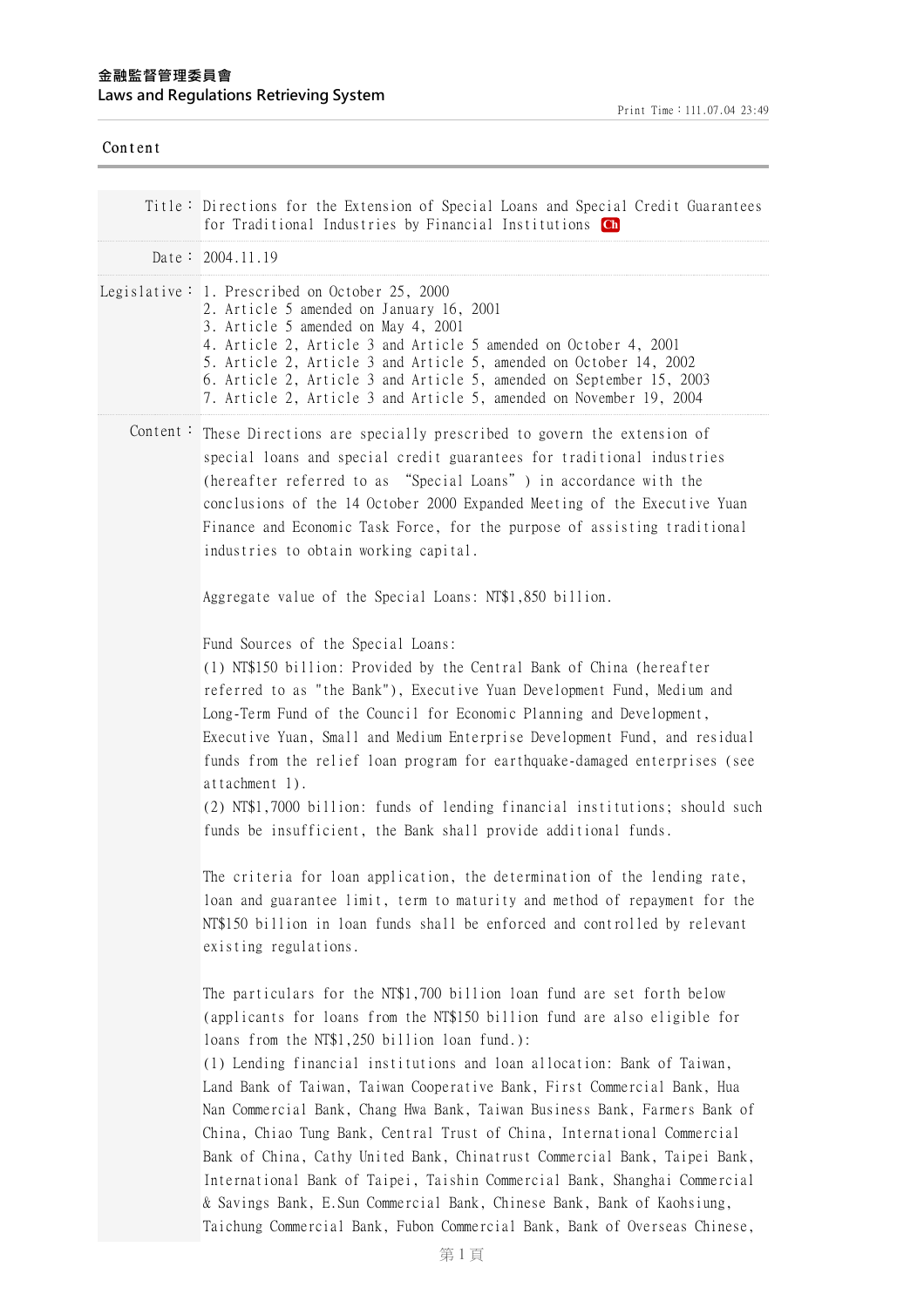Far Eastern International Bank, Fuhwa Bank, Bank Sinopac, Cosmos Bank, Taiwan, Hwatai Bank, Sunny Bank, Taiwan Business Bank, Enterprise Bank of Hualine, United Bznk of Taiwan, Entie Bank, Chinfon Bank, Macoto Bank, and Bank of Panhsin. (The total amount of the special loans extended by financial institutions shall be increased by NT\$4,500 billion from October 20,2004. Detail information is shown as see attached table) (2) Period for processing loans: a provisional four-year period from 20 October 2000 to 19 October 2005.

(3) Conditions for loans from the NT\$1,700 billion fund:

i. Prospective borrowers: Traditional industries (defined in attachment 2). ii. Lending rate set by financial institutions: Calculated at a floating rate pegged to the Directorate General of Postal Remittances and Savings Banks' interest rate on two-year time savings deposits plus 1.15% to 1.65%. iii. Types of loans:

(i) Short-term revolving loans.

(ii) Medium-term revolving loans.

(iii) Capital expense loans: to cover capital expenditures (including capitalized repair and maintenance expenses) for the purchase of machinery, equipment, land, and plants.

iv. Maximum loan value per applicant enterprise (enterprises whose responsible persons are spouses shall be calculated in combination): (i) Short and medium-term revolving loans: The cumulative loan value per enterprise shall not exceed NT\$20 million. Loans may be applied for in several installments and processed in accordance with the regulations of the Small and Medium Enterprise Credit Guarantee Fund (hereinafter, the " Credit Guarantee Fund " and of the lending financial institution.

(ii) Capital expense loans: The maximum loan value per proposal shall be set based on the financial condition of the enterprise and shall not exceed 80 percent of the project cost. The total maximum loan amount per enterprise shall not exceed NT\$60 million and may be applied for in multiple installments.

(iii) An enterprise applying for the above-stated loans shall in principle submit its applications to a single financial institution. The financial institution shall check whether there is any duplication in loan applications when processing a loan.

v. Maturity term to and methods of repayment:

(i) Short-term revolving loans: The maximum term of loans based on promissory notes or letters of credit shall not exceed 180 days; that of other categories of short-term revolving loans shall not exceed one year. (ii) Medium-term revolving loans: Maximum term of five years. Repayment is in equal monthly or quarterly installments from the drawn down date as stipulated. However, loans based on construction project contracts shall not be limited to the above-stated amortization method.

(iii) Capital expense loans: the term shall be set on the basis of the time needed to complete the proposed project and the financial condition of the applicant enterprise, and shall not exceed seven years, with a maximum grace period of two years. However, the seven-year restriction may be waived for capital expense loans where the applicant enterprise provides real estate such as the plant and its land as collateral, in which case the lending institution shall determine the term of loan on a case-by-case